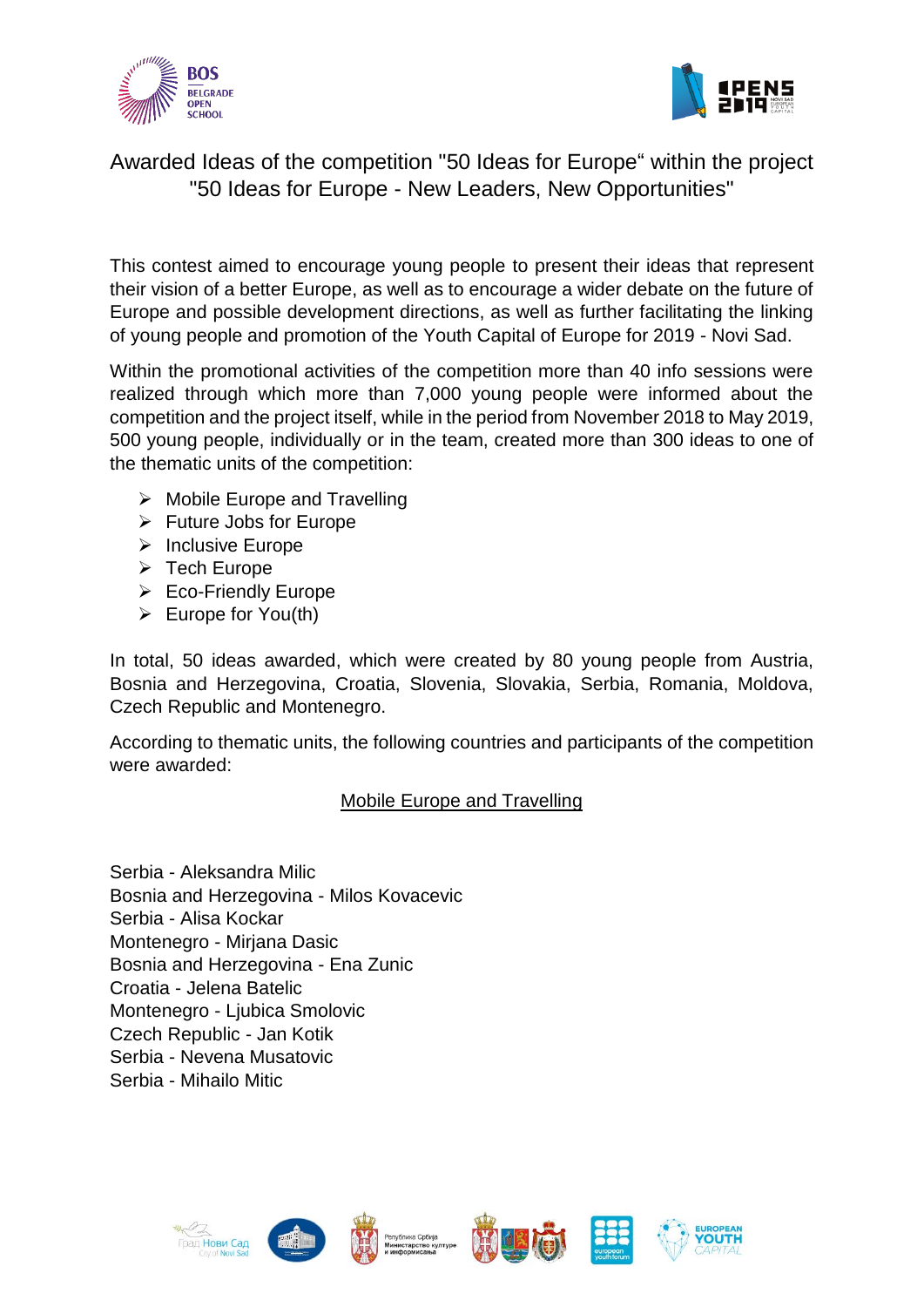



#### Future Jobs for Europe

Romania - Marius Deaconu Bosnia and Herzegovina - Diana Aider Serbia - Katarina Sapun Montenegro - Nevena Jovanovic Croatia - Javier Alaiz Serbia - Milos Ilic

#### Inclusive Europe

Serbia - Tamara Popovic Montenegro - Ana Slavic Serbia - Danijela Milinkovic Czech Republic - Ales Fajstaver Serbia - Milan Simonovic Austria - Nedim Kadrić Serbia - Francesca Fornari

## Tech Europe

Slovakia - Michael Beno Serbia - Nikola Lugonja Serbia - Andrija Radojev Montenegro - Milos Lakovis Austria - Daniell Miler Serbia - Nenad Idoski

# Eco-Friendly Europe

Montenegro - Dragana Vujisic Serbia - Sava Kostic Bosnia and Herzegovina Czech Republic - Tereza Markova Serbia - Milica Anđelić Montenegro - Ana Damnjanovic Moldova - Botnaru Ion Montenegro - Dusica Vujisic Slovenia - Jasmina Opec Voros Serbia - Nemanja Matic Montenegro - Dragan Vujisic